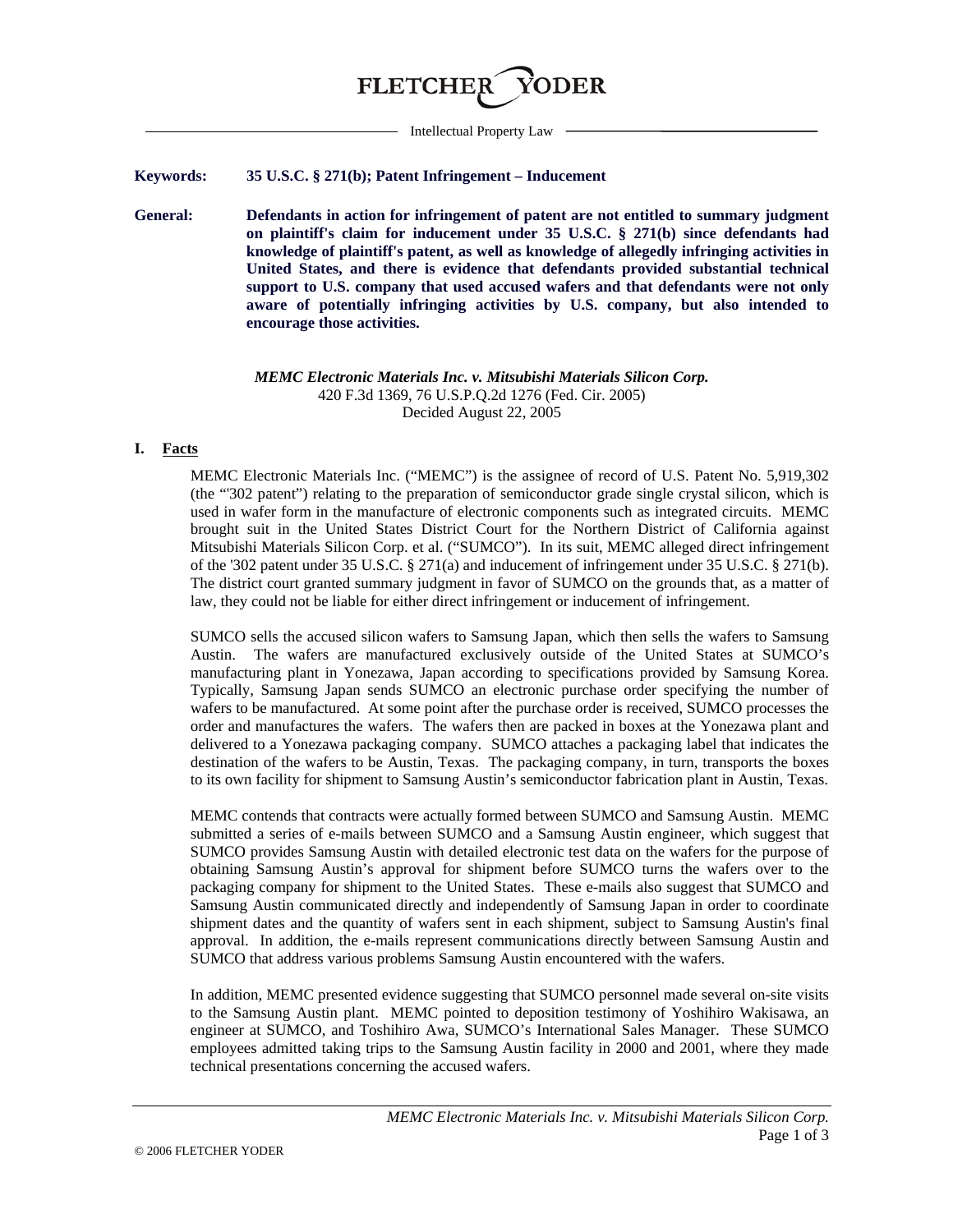## **II. Issues**

- A. Did the district court err in granting summary judgment to SUMCO on the issue of direct infringement?
- B. Did the district court err in granting summary judgment to SUMCO on the issue of inducement of Samsung Austin's infringement?

### **III. Discussion**

A. No. The first question in this case is whether SUMCO's activities in the United States, as would be construed by a reasonable jury, are sufficient to establish an "offer for sale" or "sale" within the meaning of 35 U.S.C. § 271(a). It is well-established that the reach of section 271(a) is limited to infringing activities that occur within the United States. Liability for an "offer to sell" under section 271(a) is defined "according to the norms of traditional contractual analysis." Thus, the defendant must communicate a "manifestation of willingness to enter into a bargain, so made as to justify another person in understanding that his assent to that bargain is invited and will conclude it."

MEMC has not presented any relevant evidence to support its claim that SUMCO offered to sell the accused wafers to Samsung Austin in the United States. MEMC points to no evidence of negotiations occurring in the United States between SUMCO and Samsung Austin. At the same time, transmittal of e-mails containing technical data from SUMCO to Samsung Austin cannot constitute an "offer for sale."

The e-mails, while containing a description of the allegedly infringing wafers, do not contain any price terms. Accordingly, on their face, the e-mails cannot be construed as an "offer" which Samsung Austin could make into a binding contract by simple acceptance. MEMC contends that the e-mails contain an implicit price term – one that has been previously agreed upon by Samsung Japan and SUMCO. However, in the circumstances of this case (where the e-mails did not incorporate a price term), any negotiations that may have occurred between Samsung Japan and SUMCO outside of the United States are irrelevant to the inquiry of whether, in the United States, SUMCO has offered to sell the accused wafers.

The undisputed evidence is as follows: (1) Samsung Japan alone controls when SUMCO receives an electronic purchase order and how many wafers are ordered, (2) Samsung Japan designates a third party packaging company to transport the wafers to Samsung Austin, (3) Samsung Japan arranges for the packaging, labeling, and shipping of the wafers, and (4) Samsung Japan pays SUMCO electronically for the wafers after they are delivered by the packaging company. Significantly, as far as the sale is concerned, MEMC points to no additional evidence. Thus, any "sale" of the wafers took place between SUMCO and Samsung Japan, and the sale occurred in Japan where all of the essential activities took place.

In short, MEMC has presented no evidence demonstrating that SUMCO sold the accused wafers to Samsung Austin in the United States. Based upon the foregoing, the district court did not err in granting summary judgment of no direct infringement under 35 U.S.C. § 271(a).

B. Yes. Under section 271(b), "[w]hoever actively induces infringement of a patent shall be liable as an infringer." In order to succeed on a claim of inducement, the patentee must show (1) that there has been direct infringement and (2) that the alleged inducer knowingly induced infringement and possessed specific intent to encourage another's infringement. While proof of intent is necessary, direct evidence is not required; rather, circumstantial evidence may suffice.